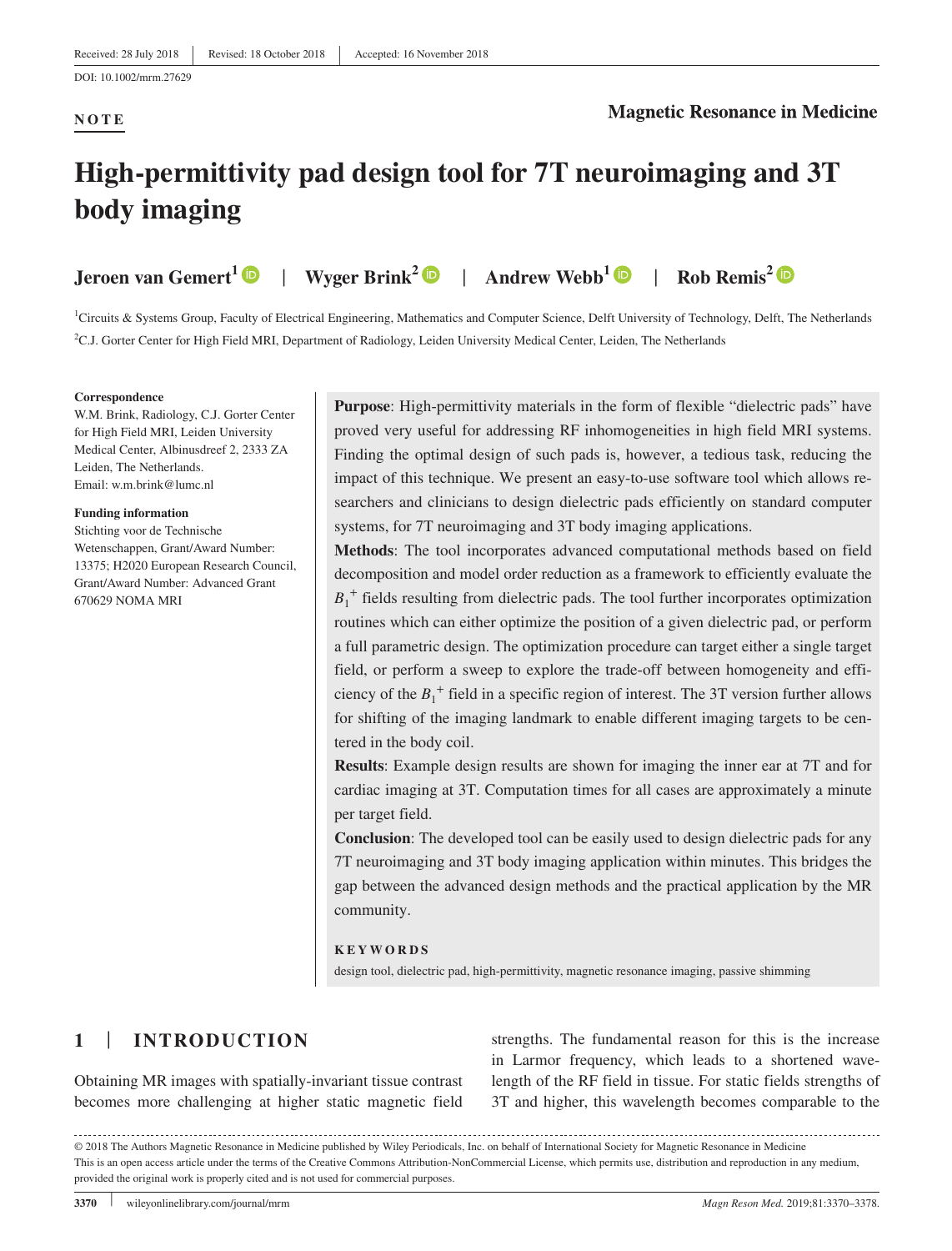dimensions of the body, or shorter. As a consequence, waveinterference effects that reduce the homogeneity and strength of the transmit RF magnetic field, referred to as the  $B_1^+$ field<sup>1,2</sup> become apparent. The homogeneity of this field is of crucial importance in obtaining a uniform contrast in MRI.

Over the past decade, many RF shimming studies have been devoted to improving the  $B_1^+$  field distribution and efficiency. Active shimming techniques use multiple separate transmit coils: the amplitudes and phases are configured for each element individually, such that the  $B_1^+$  field is tailored in a certain region of interest  $(ROI)$ .<sup>3-6</sup> Alternatively, dielectric materials can be used to tailor the  $B_1^+$  field, as a passive shimming approach. These materials typically have a high relative permittivity on the order of 80‐300, and they induce a strong secondary magnetic field in their vicinity.<sup>7-15</sup> These materials can be produced easily by means of aqueous suspensions of calcium titanate and/or barium titanate to obtain the appropriate permittivity.<sup>16-18</sup> Subsequently, the mixture is sealed in a polypropylene bag with appropriate dimensions to form flexible pads. Typically, these dielectric pads are placed in close vicinity to the imaging ROI tangent to the body.

Despite the ease of constructing such dielectric pads, their design is not trivial as it depends on many aspects; the optimal design varies with ROI, application requirements (e.g., transmit efficiency or homogeneity), and MR configuration (e.g., static field strength and transmit antenna). Therefore, the pad's dimensions, location, and constitution need be optimized in an application‐specific manner. One common approach is to perform a parametric optimization using general‐purpose electromagnetic field solvers, based on a systematic trial‐and‐error approach and guided by user intuition, and then to choose the best pad‐properties afterward. As each of these simulations involve a large computational domain with an RF coil and heterogeneous body model, such procedures typically take multiple days for a single application. $8,19-21$  Some applications also benefit from having more than 1 dielectric pad, which further complicates the design procedure. This limits the exploitation of this practical shimming approach.

In previous work, $^{22}$  we have developed advanced reduced order modelling techniques to accelerate pad evaluations by characterizing stationary components such as the RF coil and body model in an offline‐stage, and compressing the resulting model. This yielded up to 4 orders of magnitude of acceleration when compared with using commercial software and enabled the automated design of a single dielectric pad in under a minute. Although these methods have been demonstrated, the offline procedures can present a challenging task for any MR user planning to use dielectric pads due to either lack of software, resources, or expertise in this specific field. The approach up to now did not allow for designing 2 dielectric pads at once, which can be beneficial in many applications.

In this work, we aim to extend our modeling approach to include 3T body imaging as well as 7T neuroimaging and

VAN GEMERT ET AL. 3371

bridge the gap between these advanced design methods and practical application by the MR community. We address this gap by integrating the automated design procedure into a stand‐alone software tool, which is available for download. This tool can be run on a standard PC, is fast, and can be used to design multiple dielectric pads to optimize either the homogeneity or the efficiency of the  $B_1^+$  field, or a combination of both, in any arbitrary ROI in the head at 7T or the body at 3T. Furthermore, for 3T, the imaging landmark can be shifted

throughout the torso to enable different imaging targets to be

## **2** | **METHODS**

centered in the body coil.

#### **2.1** | **Configuration**

The 7T neuroimaging configuration was simulated using a shielded and tuned high-pass birdcage head coil with a radius of 15 cm operating at 298 MHz (7T). The body model "Duke" from the Virtual Family dataset was used, $^{23}$  and the computational domain was discretized on a uniform and isotropic grid with a spatial resolution of 5 mm. The paddesign domain was taken as a 1‐cm‐thick layer around the head model, which is constrained in practice by the tight‐fitting receive arrays used in neuroimaging.

The 3T body-imaging configuration was simulated using a generic wide‐bore high‐pass birdcage body coil with a radius of 35 cm operating at 128 MHz, in which the "Duke" body model is situated. The computational domain was discretized on a uniform and isotropic grid with a spatial resolution of 7.5 mm and the pad‐design domain was defined as a 1.5‐cm‐thick layer around the torso extending from just below the top of the shoulders down to the hips. Whereas the position of the head with respect to the head coil is fixed in the 7T neuroimaging setting, this is not the case for 3T body imaging. Therefore, additional field simulations were performed for a 1.5‐cm‐spaced range of imaging landmarks within the torso to enable shifting of the body coil for different body imaging applications.

All field quantities were normalized to 1 W input power.

#### **2.1.1** | **Modeling dielectrics**

The backbone of the design tool is a modeling approach that stems from the work established in Van Gemert et al and Brink et al,  $24.25$  where an efficient forward model was presented for evaluating the effect of a dielectric pad. The basic idea is to split the computational domain into 2 parts as illustrated in Figure 1A,B for 7T neuroimaging and 3T body‐imaging, respectively. The first domain is stationary and consists of the heterogeneous body model and RF transmit coil. These components remain unaffected throughout the pad‐simulations and can, therefore, be characterized in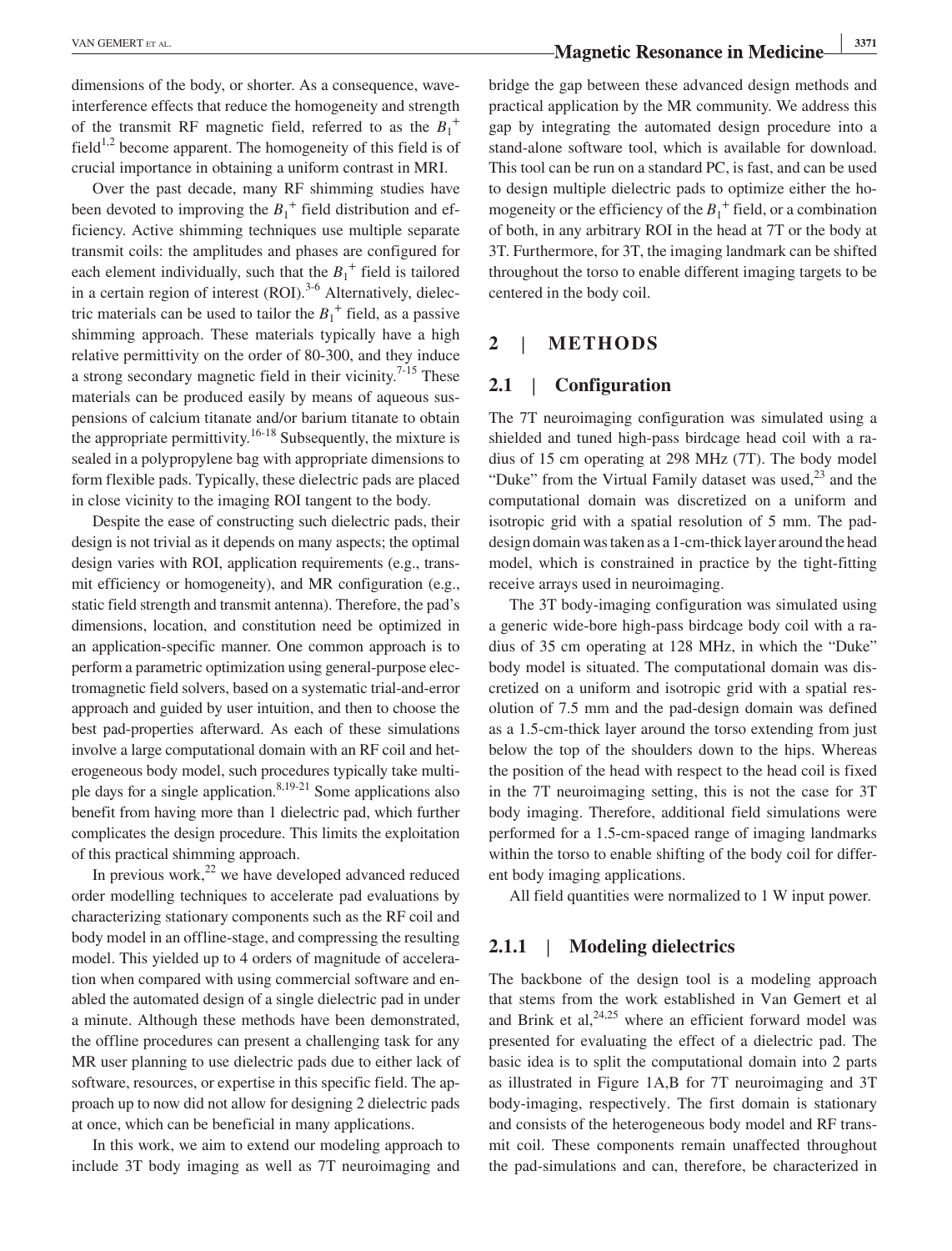

**FIGURE 1** Splitting of computational domains and the parameterization of the dielectric pad. A, The 7T neuroimaging configuration is divided into a static part, consisting of a heterogeneous body model, RF coils, and an RF shield, and a dynamic part to which the dielectric is confined. B, The 3T body-imaging configuration is shown, here the wide-bore birdcage is omitted for visualization purposes of the pad design domain. C, As only the pads that can be easily fabricated are of interest, the model is parameterized in the pad's characteristics

advance. The second domain is dynamic and confines the pad‐design domain where any desired dielectric pad can be positioned during the design process, i.e., with arbitrary geometry, location, and material properties. This formulation allows us to compute a pad‐independent background field and field response library in an offline‐stage, such that only the pad‐specific secondary field needs to be computed in the online‐stage. As this latter domain is much smaller than the original full computational domain, computations are accelerated without compromising accuracy.

The complexity of the calculations can be reduced further through the application of reduced order modeling techniques as has been shown in van Gemert et al. $^{22}$  In this procedure, the practical degrees‐of‐freedom of the pad design problem (i.e., many fewer than allowed by the computational grid) are exploited to further compress the model. To this end, the pad design is parametrized in terms of its width, height, location,

and constitution, through the parameter vector  $\mathbf{p} = [\varepsilon; z_T; z_B;$  $\phi_L$ ;  $\phi_R$ ] as illustrated in Figure 1C. Subsequently, the model is compressed by projecting onto a reduced order basis obtained from randomized pad simulations, to further accelerate  $B_1^+$  field computations to under 1 s of computation time for any arbitrary dielectric pad.

In the 3T configuration, each landmark position of the body coil requires specific background fields to be generated in advance. Due to the close vicinity of the pad‐design domain to the body model, however, we argue that the field response library can be re‐used as coupling is dominated by the body model and is not significantly influenced by the body coil.

## **2.1.2** | **Optimization methods**

The pad optimization procedure can be used in 2 different approaches. The first approach allows the user to find the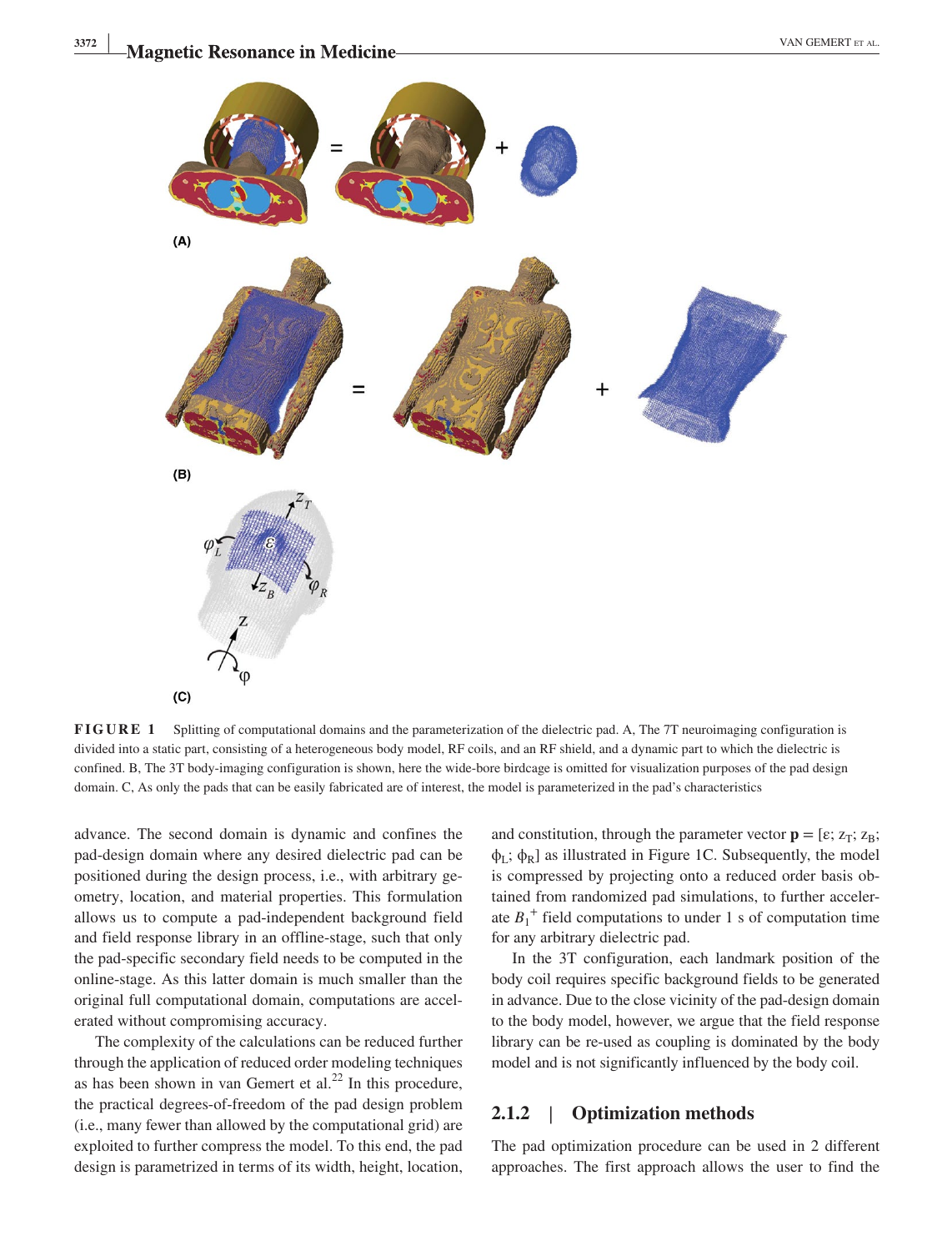optimal position for an existing pad, i.e., the user can define the dimensions and the material properties of the pad (which they may already have prepared), and the routine optimizes the placement of this pad. The second approach forms a full parametric design that optimizes the pad's dimensions, material properties, and position simultaneously by iteratively minimizing a cost functional. In both cases, we measure the characteristics of the resulting  $B_1^+$  field within the ROI in terms of its average magnitude as a measure of transmit efficiency, and its coefficient of variation  $C_v$  as measure of homogeneity. The latter is defined as the ratio of standard deviation to mean value.

The first approach uses a parameter sweep over all possible positions within the pad design domain for a given pad geometry and constitution. This sweep can be carried out quite rapidly, as the simulations are fast and the number of possible solutions is rather small, in contrast to the full parametric design. Subsequently, the optimum pad positioning is found by selecting the maximum of the following objective function:

$$
O(\mathbf{p}) = \gamma G_{\text{efficiency}}(\mathbf{p}) + (1 - \gamma) [1 - C_{\text{v}}(\mathbf{p})], \quad (1)
$$

where the first term on the right hand side is the gain in average transmit efficiency (G<sub>efficiency</sub>) due to the dielectric pad and the second term is a measure of field homogeneity. The weight  $\gamma$  is used to give a preference to either efficiency or homogeneity.

In the second approach, the pad optimization problem is formulated using a target field approach in which we aim to achieve a certain desired  $B_1^+$  field magnitude in a defined ROI. This is achieved by minimizing a cost functional *C* as a function of the pad‐parameter vector **p**. This functional is defined as

$$
C(\mathbf{p}) = \frac{1}{2} \frac{||B_1^+(\mathbf{p}) - B_1^{+;desired}||_{2;ROI}^2}{||B_1^{+;desired}||_{2;ROI}^2}
$$
 (2)

where  $B_1^{+;desired}$  is the desired  $B_1^+$  magnitude in the ROI,  $B_1^{\dagger}(\mathbf{p})$  is the field due to a pad with model parameters **p**, and ||⋅||2;ROI denotes the *L*<sup>2</sup> norm over the ROI. The cost function in Equation (2) aims to minimize the discrepancy between the prescribed  $B_1^{\dagger}$  field and the  $B_1^{\dagger}$  field generated by the model, integrated over the ROI.

To minimize this nonlinear function, we use a gradient descent method combined with a line search to determine the step-size, as the gradient of the function can be computed analytically. $24,26$  Other methods can also be used, but we found that this is the most efficient and stable method in the context of this application. To ensure smooth convergence, we adopted the following rules for the update steps:

- 1. For iteration *j* compute gradient as  $\mathbf{g}^j = \nabla_{\mathbf{n}} C$
- 2. Set update direction as

| $\mathbf{u}^{j}(1) = -\text{sign} \left\{ \mathbf{g}^{j}(1) \right\} * 20$                              | $%$ $\varepsilon$ update        |
|---------------------------------------------------------------------------------------------------------|---------------------------------|
| $\mathbf{u}^{j}(2) = -\text{sign} \left\{ \mathbf{g}^{j}(2) \right\} * w_{1} * 0.75 \text{cm}$          | $\%$ z <sub>T</sub> update      |
| $\mathbf{u}^{j}(3) = -\text{sign} \left\{ \mathbf{g}^{j}(3) \right\} * \frac{1}{w_1} * 0.75 \text{cm}$  | $\%$ z <sub>B</sub> update      |
| $\mathbf{u}^{j}(4) = -\text{sign}\left\{\mathbf{g}^{j}(4)\right\} * w_{2} * \frac{\pi}{8} \text{cm}$    | $\%$ $\phi$ <sub>L</sub> update |
| ${\bf u}'(5) = -\text{sign}\left\{{\bf g}'(5)\right\} * \frac{1}{w_0} * \frac{\pi}{8}$ cm               | $\%$ $\phi_R$ update            |
| With the weights defined as                                                                             |                                 |
| $w_1 = \frac{ \mathbf{g}'(2) }{ \mathbf{g}'(3) }$ and $w_2 = \frac{ \mathbf{g}'(4) }{ \mathbf{g}'(5) }$ |                                 |
|                                                                                                         |                                 |

and restricted to

$$
\frac{1}{1.5} \le w_1 \le 1.5 \text{ and } \frac{1}{1.5} \le w_2 \le 1.5
$$

3. Update pad parameters **p** as

 $\mathbf{p}^{j+1} = \mathbf{p}^j + \alpha \mathbf{u}$  with an optimum step-size  $0 \le \alpha \le 1$  found by line search.

The weights  $w_1$  and  $w_2$  control the weight between related variables and serve to include gradient sensitive information in the update steps.

#### **2.1.3** | **Design tool**

The tool is implemented in MATLAB (R2015a, The MathWorks, Inc., Natick, MA). It allows for computations on a GPU when available to speed up computations and requires approximately 3 GB of working memory for 7T neuroimaging and 7 GB for 3T body imaging. When the GPU is being used, it requires approximately 0.8 GB and 2.5 GB video memory on the GPU for 7T neuroimaging and 3T body imaging, respectively. The tool is available for download as an executable file at <https://paddesigntool.sourceforge.io>.

The graphical user interface of the design tool is shown in Figure 2. The top row depicts the tissue map of the head for the transverse, coronal, and sagittal slice, as well as a 3D view of the slices. If desired, the  $B_1^+$  fields without dielectrics can be displayed here instead. The bottom row shows the  $B_1^+$  field with pads, as well as a 3D view of the current pad design, which is updated throughout the optimization process. The contrast and brightness of all displays can be manually adjusted. The imaging landmark of the 3T body coil can be shifted manually as is illustrated in Figure 3.

The tool allows optimization of the  $B_1^+$  field using either 1 or 2 dielectric pads. In view of the implementation of the resulting pad design, we can limit the maximum allowed relative permittivity  $\varepsilon_r$  and incorporate a realistic conductivity throughout the iterations. Furthermore, the desired  $B_1^+$  field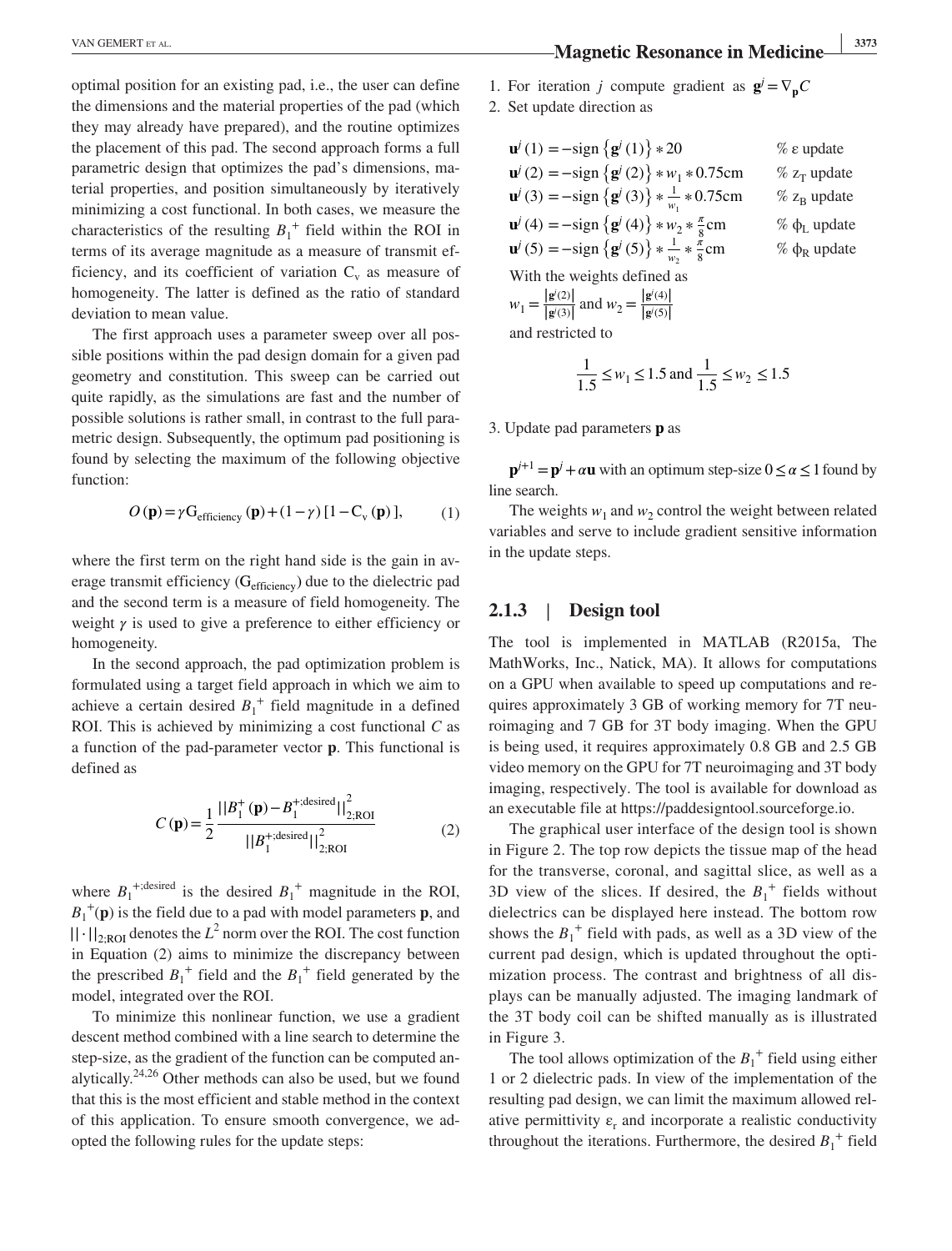#### **<sup>3374</sup> <sup>|</sup> Magnetic Resonance in Medicine Magnetic Resonance in Medicine**



**FIGURE 2** Graphical user interface of the pad design tool. Tissue profiles are shown in the top row, whereas  $B_1^+$  fields are depicted in the bottom row. After a ROI is drawn, the user can start the optimization with the selected options



**FIGURE 3** The landmark of the birdcage can be selected, after which the corresponding electromagnetic fields are updated

efficiency for the ROI can be entered, or alternatively a sweep can be executed over a discrete set of predefined target fields to enable a trade‐off analysis between transmit efficiency and homogeneity.

The user can specify a custom ROI by drawing a 2D ellipsoid in each of the 3 isometric views. The 3D ROI is then generated by their cross‐section. Alternatively, for example purposes, a predefined ROI can be selected from a list.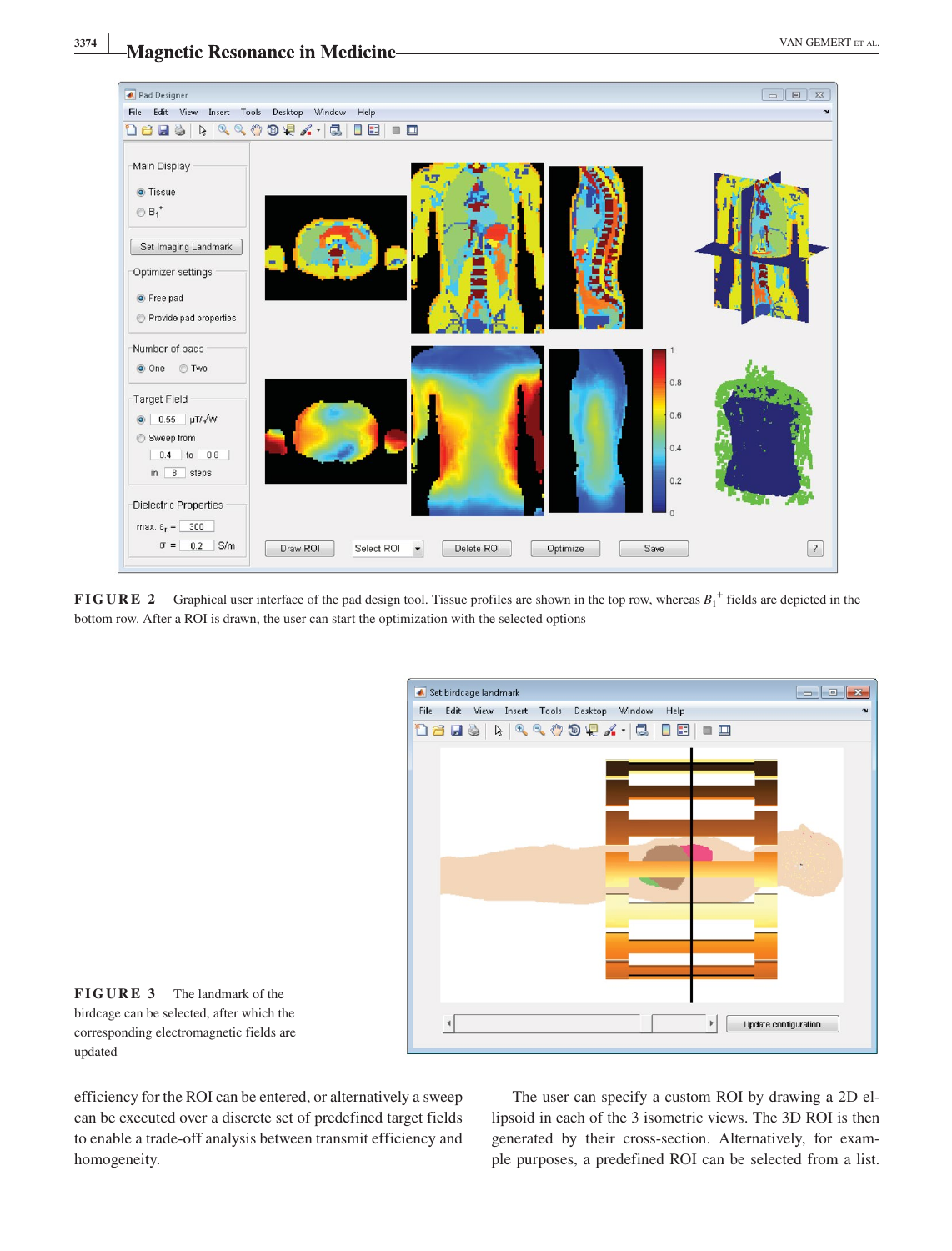

|                             | Without pad | With pad   |
|-----------------------------|-------------|------------|
| Transmit efficiency [µT/√W] | 4.1291e-07  | 5.3072e-07 |
| Coeff. variation [%]        | 13,2666     | 5.9731     |
| Height [cm]                 |             | 22.4948    |
| Azimuthal width [cm]        | 35.0873     |            |
| Thickness [cm]              |             | 1,5000     |
| Relative permittivity []    |             | 206.1207   |
| Conductivity [S\m]          |             | 0.2000     |

**(B)**

**FIGURE 4** Design procedure for imaging the heart at 3T. A, The result is shown for a parameter sweep over a predefined set of target fields, after which a desired design can be selected based on the efficiency-homogeneity plot. For the selected design (here, number 5), a single optimization is performed to obtain the results as shown in (B) for later reference. Design number 7 is not chosen here, as the dimensions of the dielectric pad are not practical. The lookup table for the individual simulations can be found in Supporting Information Table S1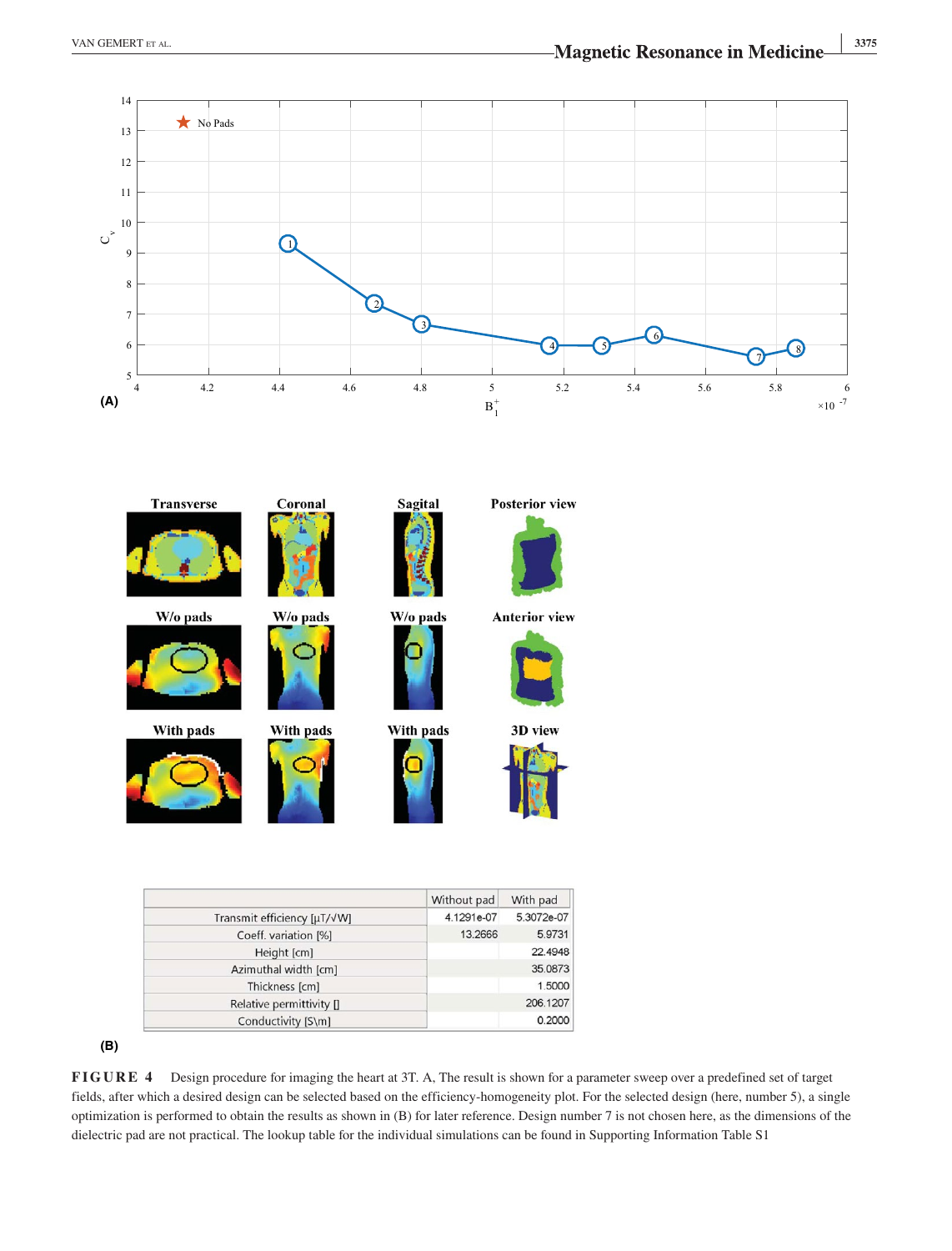# **Magnetic Resonance in Medicine Magnetic Resonance in Medicine**

Subsequently, the optimization can be carried out, during which the design of the dielectric pad is continuously updated and illustrated in the bottom‐right corner.

After the optimization is complete, the obtained results are summarized in a separate window. The results display the dimensions (width, height, and thickness) and the dielectric properties of the optimized dielectric pad. Furthermore, the resulting average transmit efficiency and coefficient of variation are listed for the scenarios with and without dielectric pad. All results can be stored for later reference.

## **3** | **RESULTS**

For demonstration purposes, we show 2 application examples in which the  $B_1^+$  field is optimized in terms of transmit efficiency and homogeneity: first in cardiac imaging at 3T using a single dielectric pad, and then in imaging the inner ear at 7T using 2 dielectric pads. $^{21}$  All computations have been executed on an Intel Xeon CPU X5660 @ 2.80 GHz (dual core) equipped with a NVIDIA Tesla K40c GPU.

For the 3T example the body coil was first shifted to be centered at the heart, which was then assigned as the ROI. A sweep over a set of 8 target fields was carried out using the sweep‐option, which took 2 min to compute on the GPU or under 8 min on the CPU. The maximum relative permittivity was set to 300 and the electrical conductivity of the pad was fixed at 0.2 S/m. The results for this sweep are shown in Figure 4A and the lookup table for the individual simulations is given in Supporting Information Table S1, which is available online. From the trade‐off analysis we chose iteration number 5 to be the optimum, yielding a dielectric pad with dimensions  $22.5 \times 35 \times 1.5$  cm<sup>3</sup> and a relative permittivity of 206. This design corresponded to a target field equal to  $0.5271 \mu T/\sqrt{W}$ , and improved the transmit efficiency by 28% and reduced the  $C_v$  from 13.3% to 6.0%. The optimization results are illustrated in Figure 4B and the results correspond with findings from Brink and Webb.<sup>19</sup> Higher efficiencies can be obtained as well, e.g., iteration number 7, but as the dimensions of the dielectric pad become larger, its implementation becomes less practical.

For the 7T inner ear example an ROI was drawn that covered both inner ears, and the  $B_1^+$  field was optimized with 2 dielectric pads. The optimal pad design was found using the sweep-option in under 3 min on the GPU or in approximately 10 min on the CPU, which increased the transmit efficiency by 46% and reduced the  $C_v$  from 38% to 13%. The corresponding  $B_1$ <sup>+</sup> field and design summary are shown in Figure 5 and Supporting Information Figure S1, respectively, which suggested 1 pad with dimensions  $11 \times 16 \times 1$  cm<sup>3</sup> and a relative permittivity of 269, and a second one with dimensions 22  $\times$  12  $\times$  1 cm<sup>3</sup> and a relative permittivity of 300, which agrees with previous findings.<sup>21</sup>



**FIGURE 5** Pad design results for the inner ear using 2 dielectric pads. The improved field and the location and dimension of the 2 dielectric pads are shown. The details on the improvement and the pad's parameters can be found in Supporting Information Figure S1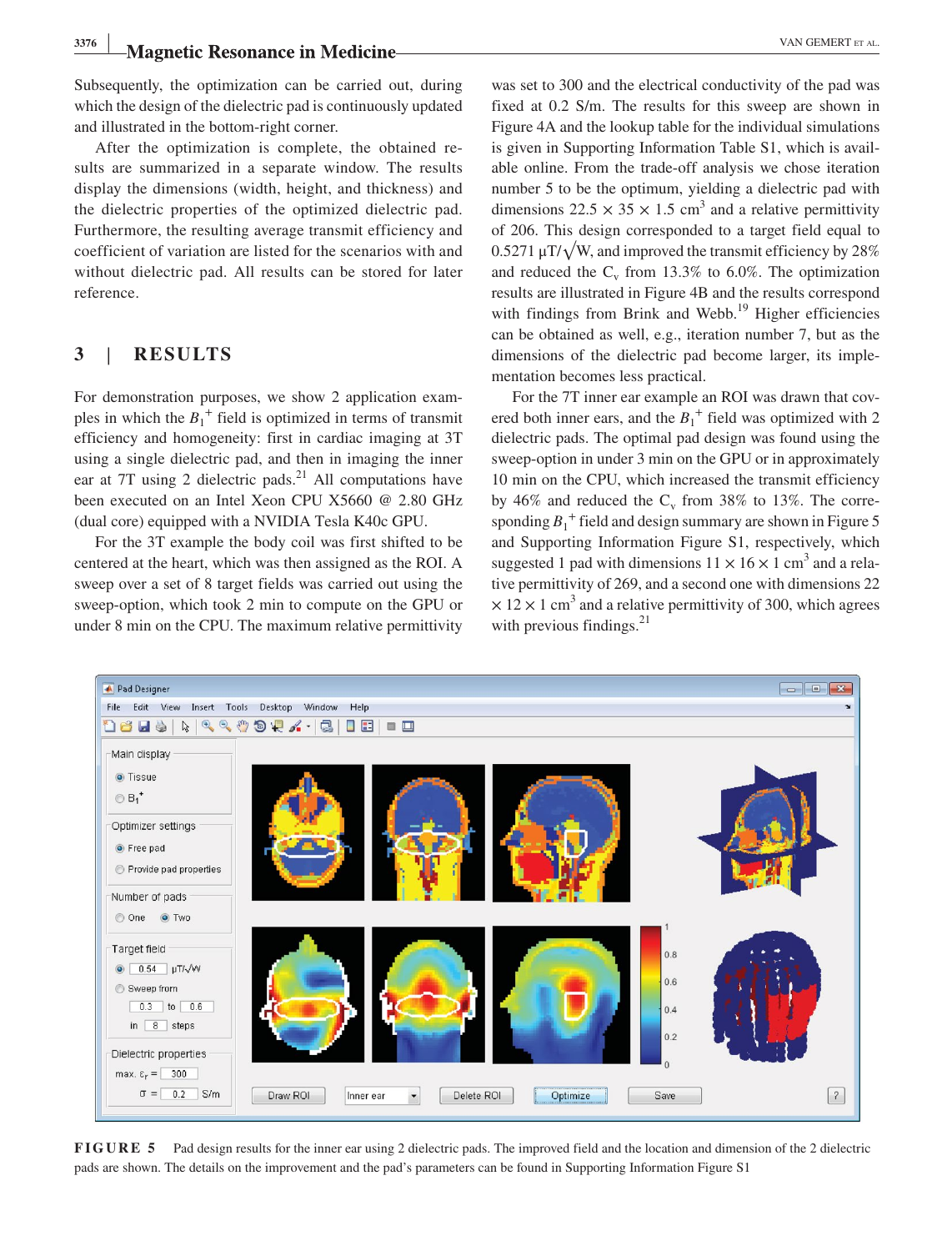# **4** | **DISCUSSION AND CONCLUSIONS**

In this work, we have presented a software tool that allows for designing dielectric pads for any arbitrary ROI in 3T body imaging and 7T neuroimaging applications. Computations are fast due to the underlying reduced order model, which enables MR operators to identify the optimal design and/or position in a matter of minutes. Aided by an optimization scheme, optimal design parameters can be determined which improve either the  $B_1$ <sup>+</sup> field magnitude or homogeneity within the ROI, or a combination of both.

The optimization method used in the tool has been chosen in view of its stability. Other methods may be considered as well, such as Gauss‐Newton methods which incorporate an approximant of the Hessian in the gradient direction. In our case, the Hessian is rank deficient and hence would need to be regularized in an application‐specific manner, so this approach was not pursued here. In addition, we truncated the update steps to ensure smooth convergence. Without these limitations, the algorithm had the tendency to converge to very large dielectrics with a low permittivity, which is not very practical to use. Using the truncated update steps, we avoided this undesired behavior. Alternatively, penalty terms can also be considered to discourage pad designs with large volumes or cross‐sectional areas.

The reduced order model that was used for 3T body imaging was created using snapshot datasets obtained in 1 single birdcage landmark, centered at the liver. We showed that the same field response library can be used in other landmarks as well, without the need to compute this time‐intensive part again. This exploits the fact that the electromagnetic interactions within the pad domain are dominated by the body, and, therefore, allows us to decouple the transmit coil from this response. We found that the errors that are introduced by this approximation are minimal and do not affect the solution quality. This suggests that a single library may be efficiently re‐used for other applications as well, e.g., in case of using a local transmit coil or transmit array. We do note that such translation still requires generating the corresponding background fields, i.e., corresponding with the body model and grid used in the reduced order model, to ensure compatibility.

In conclusion, an easy‐to‐use software tool has been made available to design dielectric pads in a matter of minutes for 3T body imaging and 7T neuroimaging applications. We anticipate this will help to bridge the gap between the advanced numerical design methods and the practical application by the MR community.

#### **ORCID**

*Jeroen van Gemert* <https://orcid.org/0000-0002-2692-9286> *Wyger Brink* <https://orcid.org/0000-0001-9974-7662>

*Andrew Webb* <https://orcid.org/0000-0003-4045-9732> *Rob Remis* <https://orcid.org/0000-0003-0365-4942>

#### **REFERENCES**

- 1. Bernstein MA, Huston J, Ward HA. Imaging artifacts at 3.0 T. *J Magn Reson Imaging*. 2006;24:735–746.
- 2. Yang QX, Wang J, Zhang X, et al. Analysis of wave behavior in lossy dielectric samples at high field. *Magn Reson Med*. 2002;47:982–989.
- 3. Wu X, Schmitter S, Auerbach EJ, Moeller S, Uğurbil K, Van de Moortele P‐F. Simultaneous multislice multiband parallel radiofrequency excitation with independent slice‐specific transmit B1 homogenization. *Magn Reson Med*. 2013;70:630–638.
- 4. Van de Moortele P‐F, Akgun C, Adriany G, et al. B1 destructive interferences and spatial phase patterns at 7 T with a head transceiver array coil. *Magn Reson Med*. 2005;54:1503–1518.
- 5. Padormo F, Beqiri A, Hajnal JV, Malik SJ. Parallel transmission for ultrahigh‐field imaging. *NMR Biomed*. 2016;29:1145–1161.
- 6. Katscher U, Börnert P, Leussler C, van den Brink JS. Transmit SENSE. *Magn Reson Med*. 2003;49:144–150.
- 7. Brink WM, Versluis MJ, Peeters JM, Börnert P, Webb AG. Passive radiofrequency shimming in the thighs at 3 Tesla using high permittivity materials and body coil receive uniformity correction. *Magn Reson Med*. 2016;76:1951–1956.
- 8. de Heer P, Brink WM, Kooij BJ, Webb AG. Increasing signal homogeneity and image quality in abdominal imaging at 3 T with very high permittivity materials. *Magn Reson Med*. 2012;68:1317–1324.
- 9. Lindley MD, Kim D, Morrell G, et al. High-permittivity thin dielectric padding improves fresh blood imaging of femoral arteries at 3 T. *Invest Radiol*. 2015;50:101–107.
- 10. O'Brien KR, Magill AW, Delacoste J, et al. Dielectric Pads and low‐B1+ adiabatic pulses: complementary techniques to optimize structural T1w whole‐brain MP2RAGE scans at 7 Tesla. *J Magn Reson Imaging*. 2013;40:804–812.
- 11. Teeuwisse WM, Brink WM, Webb AG. Quantitative assessment of the effects of high‐permittivity pads in 7 Tesla MRI of the brain. *Magn Reson Med*. 2012;67:1285–1293.
- 12. Yang QX, Wang J, Wang J, Collins CM, Wang C, Smith MB. Reducing SAR and enhancing cerebral signal-to-noise ratio with high permittivity padding at 3 T. *Magn Reson Med*. 2011;65:358–362.
- 13. Haemer G, Vaidya M, Collins C, Sodickson D, Wiggins G. Evaluation of a high permittivity helmet for use as a coil former for an 8ch transmit/receive array with dodecahedral symmetry. In: Proceedings of the 25th Annual Meeting of ISMRM, Honolulu, HI, 2017. p. 1.
- 14. Vaidya MV, Lazar M, Deniz CM, et al. Improved detection of fMRI activation in the cerebellum at 7T with dielectric pads extending the imaging region of a commercial head coil. *J Magn Reson Imaging*. 2018;48:431–440.
- 15. Yang QX, Rupprecht S, Luo W, et al. Radiofrequency field enhancement with high dielectric constant (HDC) pads in a receive array coil at 3.0T. *J Magn Reson Imaging*. 2013;38:435–440.
- 16. Haines K, Smith NB, Webb AG. New high dielectric constant materials for tailoring the B1+ distribution at high magnetic fields. *J Magn Reson*. 2010;203:323–327.